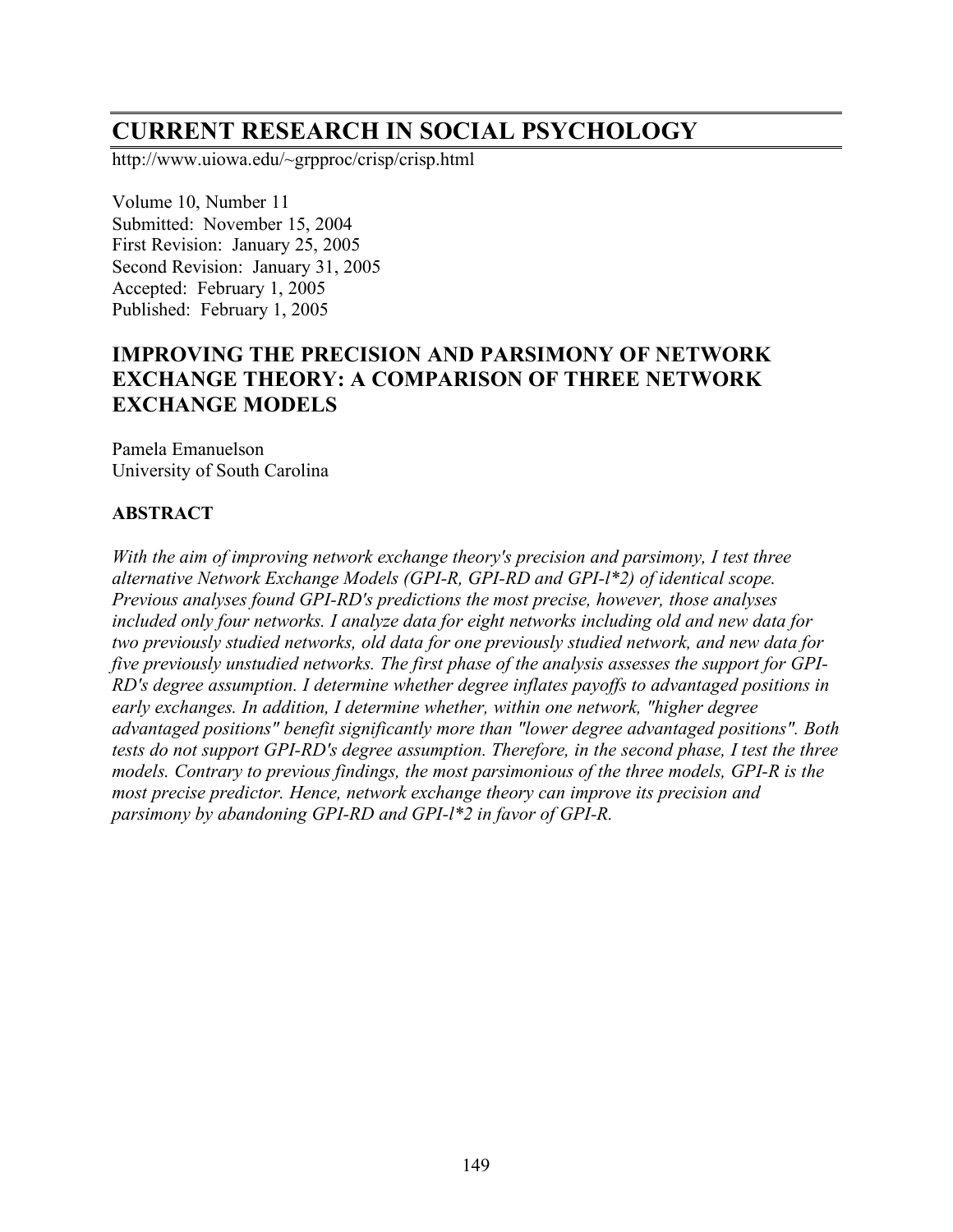Whereas parsimony and precision are generally considered essential for theory, (Kuhn 1970, Lakatos 1970, Popper 1994, Fararo and Kosaka 2003) network exchange theory (Willer and Anderson 1981, Markovsky et al. [1988] 1999; Patton and Willer 1990, Markovsky et al. 1993, Willer and Szmatka 1993, Lovaglia et al. [1995] 1999, Szmatka and Willer 1995, Thye et al. 1997, Willer et al. 1997, Willer and Skvoretz 1997a and 1997b, Lovaglia and Willer 1999, Simpson and Willer 1999, Corra and Willer 2002, Girard and Borsch 2003 and Willer 2003), one of several modern exchange theories, offers three distinct models (GPI-R, GPI-RD, and GPI-l*\*2*) [1] of identical scope. Network exchange theory's parsimony can be improved by selecting the most precise of the three models; however, evidence from previous studies is insufficient to identify which model is most precise. Lovaglia et al. (1995) found the strongest support for GPI-RD, and Lovaglia and Willer (1999) found comparable support for GPI-RD and GPI-l\*2 over GPI-R. At odds with Lovaglia et al. and Lovaglia and Willer, Burke (1997) found support for GPI-R over GPI-RD. It follows that the most precise model is not currently discernable.

GPI-R, GPI-RD, and GPI-l\*2 are scope restricted to predicting weak power networks. According to Simpson and Willer (1999), weak power networks include all networks that are not strong or equal power. Therefore, to delineate the scope of GPI-R, GPI-RD, and GPI-l\*2, exclude all networks that fit the definition of either a strong or equal power network. Simpson and Willer (1999) define strong power networks as, "networks that contain two and only two types of positions: one or more high power positions which are never excluded and two or more low power positions, at least one of which must be excluded; low power positions are only connected to high power positions." (271). Equal power networks are networks in which all positions have equal likelihoods of being included in exchange. (Simpson and Willer 1999: 271).

I seek to improve network exchange theory's parsimony by analyzing more extensive data in the hope of providing sufficient grounds for preferring one model. In the following, I explain the theoretical foundation for the three models. Next, I present each model and two hypotheses offered to test GPI-RD's unique assumption. Since two of three previous studies most strongly support GPI-RD's predictions, the first phase of the analysis tests the two hypotheses. In the second analysis phase, I compare the three models' predictions to observed mean payoffs. Each model's weighted average absolute deviation is examined to determine which model is the most precise.

# **THEORY**

GPI-R, GPI-RD and GPI-l\*2 integrate a position's likelihood of being included into resistance equations to make point predictions for positions' payoffs in weak power networks. GPI-R integrates likelihood and resistance using the fewest assumptions. Both GPI-l\*2 and GPI-RD are different from GPI-R. GPI-l\*2 squares the likelihood values. GPI-RD assumes that relative degree, the number of a position's connections relative to the total number of the exchange relation's connections, affects resource divisions. After explaining likelihood and resistance, I present the three models. While explaining GPI-RD, I offer two hypotheses to test whether GPI-RD's relative degree assumption is theoretically justified.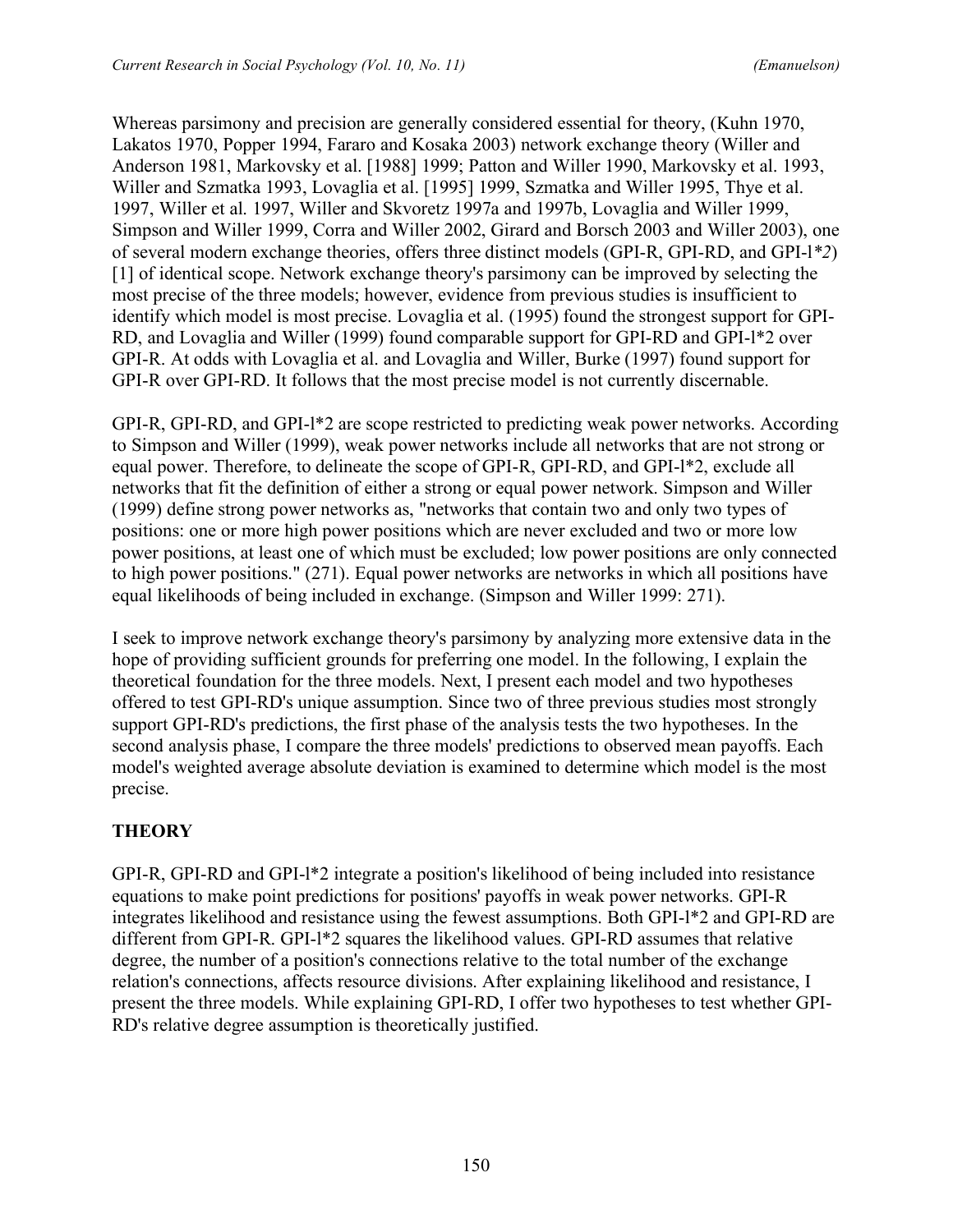### **Likelihoods and the Resistance Model**

Seek likelihoods, which represent each position's chance of being included in an exchange, are calculated by assuming that actors seek exchange with all partners equally (Markovsky 1992). "Each position's likelihood of being included in exchanges, *l* (or of being excluded, 1 - *l*) is calculated under the assumption that actors have no preferences among partners." (Lovaglia [1995] 1999: 162). For example, if actor A is connected to four Bs, A seeks each B .25 of the time. If each B is connected only to A, each B seeks A 1.0 of the time. The joint probability of any one A – B exchange is  $(1)(.25) = .25$ . Thus, B's likelihood of being included, *l*[B], is .25 while A's likelihood is  $I[A] = .25 + .25 + .25 + .25 = 1.0$ . Positions with higher likelihoods are more advantaged by structure than positions with lower likelihoods. I used a publicly available computer program designed by Dudley Girard and located at http://www.cla.sc.edu/SOCY/Faculty/WILLER/index.html to calculate the likelihoods.

According to NET, actors have mixed motives in exchange. Motives are complementary because exchange benefits both actors, but are in opposition because an increase in one actor's payoff decreases her/his partner's payoff. Resistance factors apply actors' mixed motives to predict resource divisions in exchange networks. More specifically, each resistance factor balances an actor's motive in gaining her/his *maximal payoff*, Pmax - P, with the actor's motive in avoiding the *payoff at disagreement*, P - Pcon. Where P[A]max is the best possible payoff for A, P[A] con is the payoff for A if exchange does not occur, and P[A] is the payoff for A,

$$
[eq.1]R_{A}=\frac{P_{A}\max-P_{A}}{P_{A}-P_{A}con}
$$

The Principle of Equiresistance determines payoffs by setting exchange partners' resistance factors equal to each other. Equiresistance asserts that, "agreements occur at the point of equal resistance for undifferentiated actors in a full information system." (Willer 1999:43). Therefore, to determine the payoffs to A and B in an A - B exchange dyad, set the resistance factors for A and B equal to each other,

$$
[eq.2]R_A = \frac{P_A \max - P_A}{P_A - P_A con} = \frac{P_B \max - P_B}{P_B - P_B con} = R_B
$$

For exchange relations embedded in networks, conditions, such as network type, affect actors' evaluations of Pmax and Pcon. For instance, in the networks studied here, the initial conditions of exchange, Pmax and Pcon, are affected by positions' likelihood values.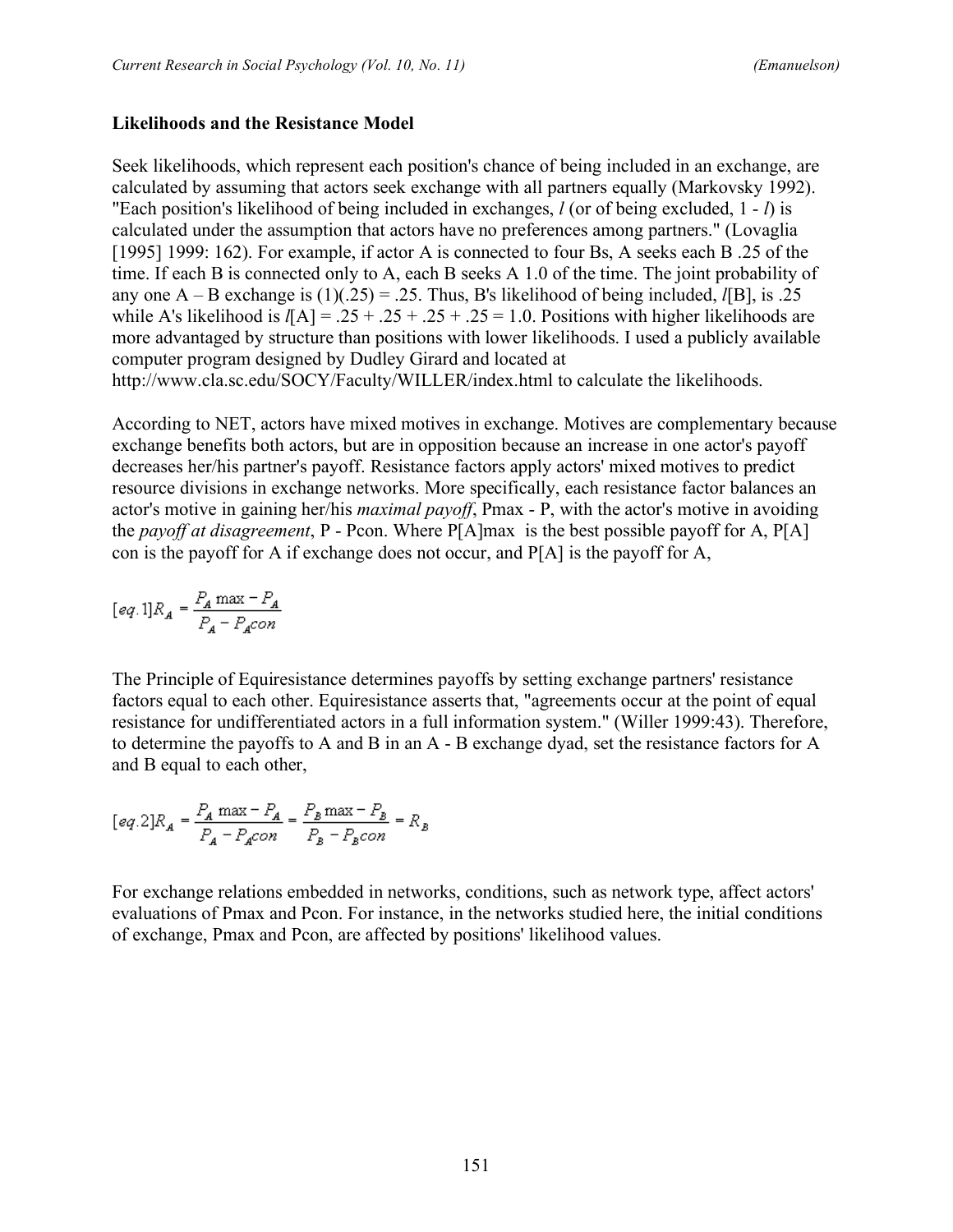#### **Integrating Resistance and Likelihood**

Lovaglia et al. ([1995] 1999) integrated likelihood values and resistance to make models for predicting the distribution of benefit in weak power networks. They assert that, "more precise prediction requires that we extend network exchange theory to incorporate actors' profit expectations. We concentrate on possible sources of actors' expectations that might develop from initial network conditions and ongoing feedback that might result from them." (Lovaglia et al. [1995] 1999: 164). One source of actors' expectations is actors' likelihoods of being included. The Resistance-Likelihood Assumption asserts that, the higher the likelihood of being included, the higher the actor's Pcon and Pmax (Lovaglia et al. [1995] 1999: 169). [2]

# **GPI-R**

For the three models, Lovaglia et al. ([1995] 1999: 169) limit the range of possible values for Pmax and Pcon. [3] Pcon represents actors' consideration of payoffs available in exclusive alternative exchange relations. In a network with V negotiable value, Pcon ranges between zero, the payoff at disagreement, and V/2, half the negotiable value. Pmax represents the actor's best hope. It ranges between V, reflecting maximal payoff, and V/2. NET asserts that, within those ranges, Pmax and Pcon are proportional to the likelihood value of each actor. Hence, for actor B where *l[B]* is the likelihood for B being included in exchange

 $[eq. 3]$  P[B]con =  $V/2$  (*l*[*B*])

And

 $[eq. 4a]$  P[B] max = V/2 ( $l/B$ /+1)

It immediately follows that Pmax is a function of Pcon:

[eq. 4b]  $P[B]$  max =  $P[B]$  con +  $V/2$ 

Using equations 3 and 4b, GPI-R determines Pcon and Pmax values, and then solves for equiresistance. For example, in the  $B-A-A-B$  network where  $V = 24$ , B's likelihood of being included, *l[B]* = .75, and A's likelihood of being included, *l[A]* = 1. Solving equations 3 and 4a for A and B in the A - B exchange, P[B] con =  $24/2$  (.75) = 9, P[B] max =  $24/2$  (.75 + 1) = 21,  $P[A]$  con = 24/2 (1) = 12, and  $P[A]$  max = 24/2 (1 + 1) = 24.

$$
[eq.5]R_{A}=\frac{24-P_{A}}{P_{A}-12}=\frac{21-P_{B}}{P_{B}-9}=R_{B}
$$

Solving  $P[B] = 10.5$  and  $P[A] = 13.5$ . [4]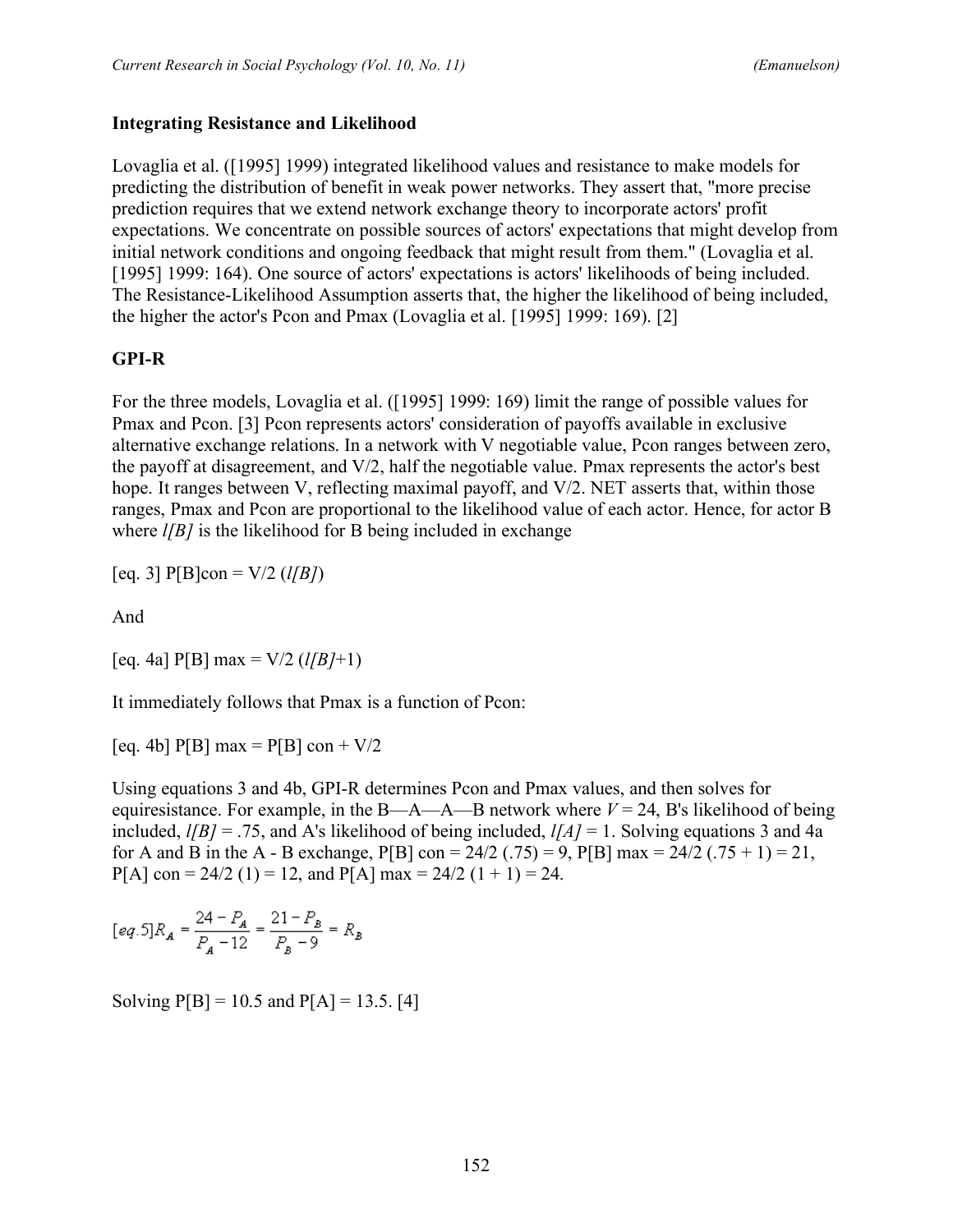# **GPI-RD**

GPI-RD adds relative degree to GPI-R. GPI-RD assumes that "the higher an actor's relative degree, the higher the actor's perceived conflict outcome." (172). Relative degree for actor A in exchange A - B is an index calculated by dividing the number of A's ties by the sum of the numbers of A's and B's ties. When t[B] represents the number of B's ties and t[A] represents the number of A's ties, the degree of B relative to A (d[BA]) is

 $[eq. 6] d[BA] = t[B]/(t[B] + t[A])$ 

For example, in the B-A-A-B network,  $d[BA] = 1/(1 + 2) = 1/3$  and  $d[AB] = 2/(2 + 1) = 2/3$ .

Combining resistance, likelihood and degree for P[B] con,

 $[eq. 7]$  P[B]  $con = V/2$  (*l*[B]) (d[BA])

Applying equation 7 to determine the initial conditions of B's resistance factor in the A-B exchange of the 4-Line where  $V = 24$ ,  $P[B]$  con  $= 24/2$  (.75)(1/3)  $= 3$ . Applying equation 4b determines P[B] max =  $3 + 24/2 = 15$ . Applying equations 7 and 4b to determine the initial conditions for A's resistance factor,  $P[A]$  con = 8 and  $P[A]$  max = 20. Plugging the values into a resistance equation,

$$
[eq.8]R_A = \frac{20 - P_A}{P_A - 8} = \frac{15 - P_B}{P_B - 3} = R_B
$$

Solving  $P[B] = 9.5$  and  $P[A] = 14.5$ .

I offer and test two hypotheses from the relative degree assumption. First, as just seen, GPI-RD inflates payoffs of positions with high relative degree beyond payoffs predicted by likelihoods. It follows that for any two positions with identical *l* and in relations with identical V, positions with higher relative degree will earn more than positions with lower relative degree. For all exchange relations in networks studied here,  $V = 24$ . Therefore,

Hypothesis 1: Comparing positions for both of which *l* = 1, the position with the higher relative degree will have the greater payoff.

Network exchange theory suggests that the effect of degree is greatest initially and then will decline. As shown by earlier experiments (Brennan 1981) and as Lovaglia and Willer (1999) assert, "Degree is not a structural condition producing power in weak power networks." (Lovaglia and Willer 1999: 186). However, Lovaglia et al. ([1995] 1999) assert, "Assuming that human actors cannot fully evaluate the ramifications of their location in a network structureespecially when lacking systemwide information-it is reasonable to presume that information of a more localized nature becomes especially salient. The number of direct ties is just such a piece of information." (Lovaglia et al. ([1995] 1999:171). The two statements together suggest that degree's effect should decay such that the best fitting predictions for actors' payoffs in earlier exchanges are GPI-RD's and in later exchanges are GPI-R's. Stated differently, payoffs to structurally advantaged positions with high degree will peak in early exchanges. Actors in the networks studied here had full information, so with each additional exchange, the actors could evaluate with greater accuracy the structure's impact on their negotiations. I examine the data to see if a peak exists. If a peak exists, then I will test for a pattern of decline.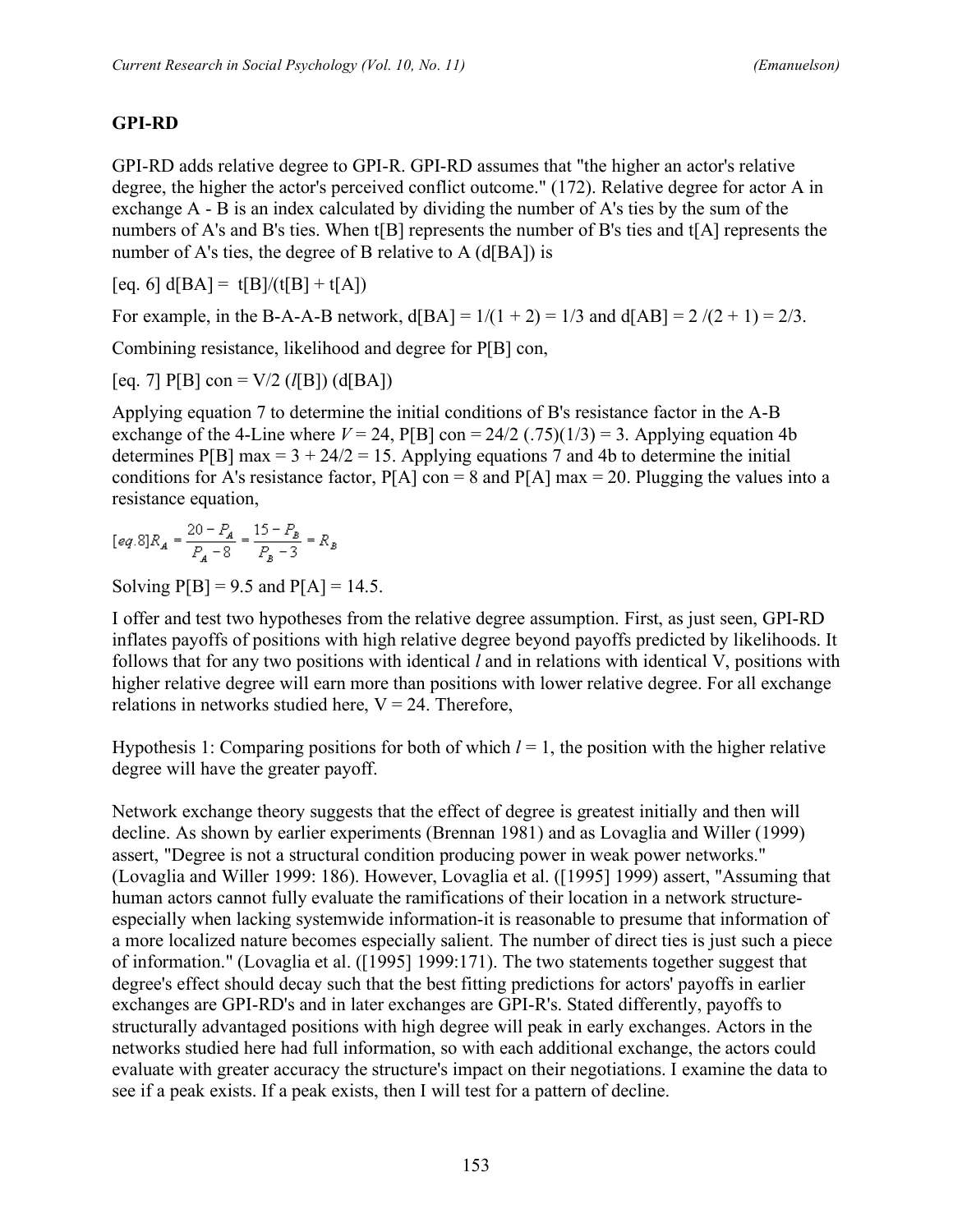Hypothesis 2: The payoffs to high power positions with high degree will peak in early exchanges.

# **GPI-l\*2**

Lovaglia and Willer (1999) presented GPI-l\*2, as an alternative to GPI-R and GPI-RD. The Lovaglia et al. ([1995] 1999) data indicated that GPI-R's predictions for structurally advantaged actors were lower than observed mean payoffs, so Lovaglia and Willer suggested that the effect of likelihood was not necessarily linear. The equations used by Lovaglia and Willer (1999) are identical to those used by GPI-R but for the squaring of likelihoods. Using GPI-l\*2, in the B - A  $-A - B$  network where  $V = 24$ ,  $P[B]$ con = 24/2 (.75)2 = 6.75 and  $P[B]$ max = 6.75 + 24/2 = 18.75. Using the same equations  $P[A]$  con = 12 and  $P[A]$  max = 24. Solving the resistance equation,  $P[A] = 9.4$  and  $P[B] = 14.6$ .

# **METHOD AND EXPERIMENTAL NETWORKS**

I obtained both published and unpublished experimental data gathered over the previous decade and stored at the University of South Carolina to test GPI-R, GPI-RD, and GPI-l\*2. Published data includes the Lovaglia et al. (1995) data on the 4-Line, the Stem, and the Dbranch2. The analysis here includes the Lovaglia et al. (1995) data, additional data gathered for the 4-Line and the Stem, and data gathered for five previously unpublished networks. All of the data for the DBranch2 was not available so the observed mean includes only 30 of the original 63 data points used by Lovaglia et al. (1995) [5].

Subjects were undergraduate volunteers paid according to their earnings in the experiments. Experiments were conducted using ExNet, a PC based system that allows subjects seated in separate rooms to interact using their PCs. ExNet allows participants to send, receive, and confirm offers, and make exchanges using mouse control. ExNet provides participants with full information by displaying the network and the payoffs to all subjects on each subject's screen. Figure 1 displays the eight investigated networks.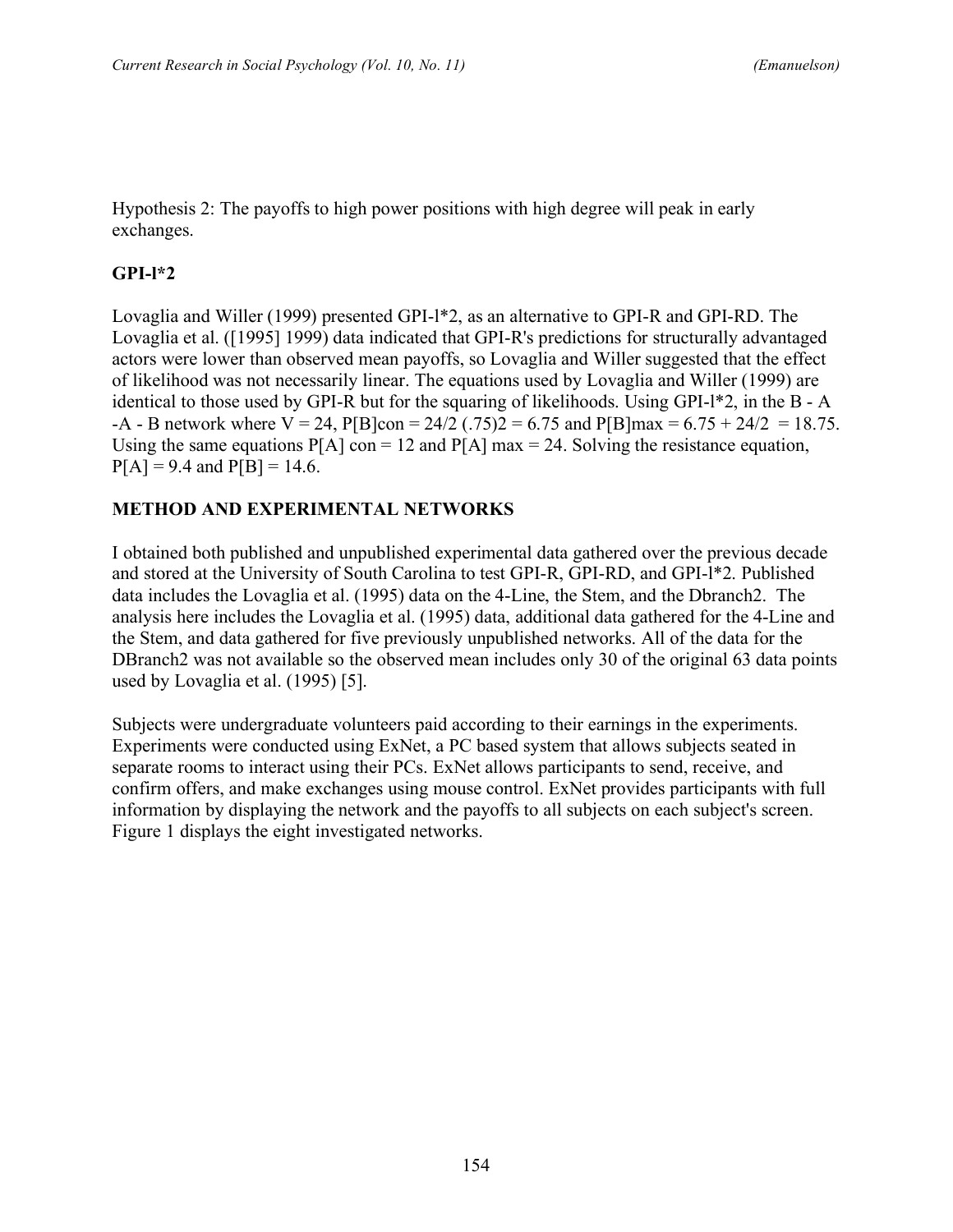

#### **Figure 1. Eight Weak Power Networks**

Periods comprise sessions and rounds comprise periods. The number of a session's periods equals the number of the investigated network's positions with the exception of the BoxStem, which has six positions and only four periods. After a period's conclusion, subjects rotated to a new position until each subject had occupied all network positions, structurally advantaged and disadvantaged. Rotation controlled for confounding psychological factors and allowed subjects similar opportunities for overall profit.

Subjects divided a 24-point resource pool, a set of resources placed between each connected pair, and were restricted to maximally a single exchange per round. As the subscripts in the Figure indicate, the DBranch2 was an exception in which the As could exchange maximally twice and the Bs once. A time limit for negotiating resource divisions constrains rounds. Subjects who did not reach an agreement before the time limit expired, received nothing. Subjects saw their earnings for a round at each round's conclusion than clicked to begin the next round. The BoxStem experiments ran ten rounds while all other network experiments ran four.

Experiments began with a tutorial that was followed by a practice session. Practice sessions allowed subjects to send, receive, and confirm offers in networks other then the network under investigation. After the practice rounds, subjects began negotiating in one of the eight networks in the Figure.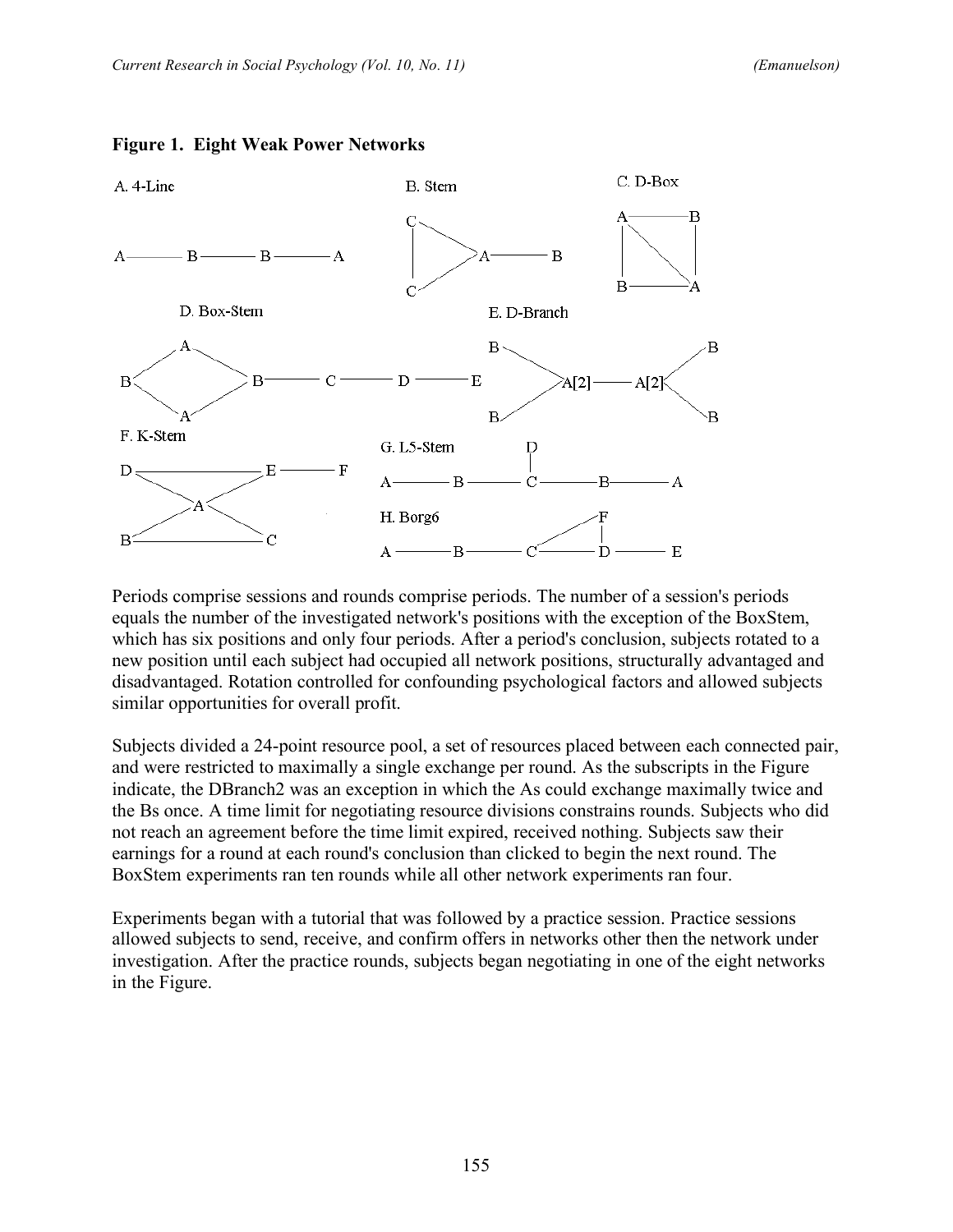I conduct two phases of analysis to test GPI-R, GPI-RD, and GPI-l\*2 using data for three previously examined and five new networks. Phase one examines GPI-RD, the model most strongly supported by previous investigations. (Lovaglia et al. [1995] 1999, Lovaglia and Willer 1999). The first phase includes examining two hypotheses offered to test GPI-RD's relative degree assumption. I test Hypothesis 1 by making intra-network comparisons between structurally advantaged positions with different relative degrees. For example, in network X, A is structurally advantaged in the A-i exchange and B is structurally advantaged in the B-j exchange. I compare A's payoff to B's payoff when 1)  $I[A] = I[B] = 1$  and 2)  $d[Ai] > d[Bj]$  or  $d[Ai] < d[Bj]$ . For Hypothesis 2, I conduct a comparison of means to determine if payoffs peak in early exchanges. In phase two, I compare models for precision. The predictions are compared to observed means using *t*-tests and the models are compared relative to their weighted average absolute "deviation scores" (See Below) (Burke 1997).

# **RESULTS**

### **Degree as a Biasing Factor in GPI-RD**

Tables 1 and 2 display the first phase of the analysis, the testing of GPI-RD's relative degree assumption. Table 1 shows intra-network comparisons between the payoffs to positions that have likelihoods equal to one and relative degrees that are not equal. Table 2 uses *t*-tests to determine if payoffs peak in early exchange rounds.

Table 1 displays a test of Hypothesis 1. In Table 1, I compare payoffs to structurally advantaged positions with different relative degrees. For the purposes of testing, structurally advantaged positions are positions for which: 1)  $l = 1$  and 2) there is at least one connection for which  $l \le 1$ . For instance, in the L5Stem,  $l[B] = l[C] = 1.0$  and  $l[B] > l[A]$  and  $l[C] > l[D]$ . So, in the L5Stem, B is structural advantaged over A and C is structural advantaged over D. However, B's degree value relative to A, .67, is less than C's degree value relative to D, .75; d[BA] < d[CD]. Hypothesis 1 predicts that C's payoff will be inflated more than B's payoff.

Before testing Hypothesis 1, I ask whether it is testable, given the variance observed. That is to say, is the predicted payoff to position C in the L5Stem large enough to test *significantly greater than* the predicted payoff to lower degree position B. In the  $\{\}$  of Table 1, fourth row, I compare GPI-RD's predicted  $P[B] = 14.4$  to GPI-RD's predicted  $P[C] = 15.6$  using a pooled estimate generated from the data. Results indicate that predicted P[C] would be significantly greater than predicted P[B] at <. 005. Similar comparisons of predictions for the remaining two relations in Table 1 indicate that the payoffs to positions with higher degree would test significantly higher than the payoffs to their lower degree partners. Therefore, the test is feasible.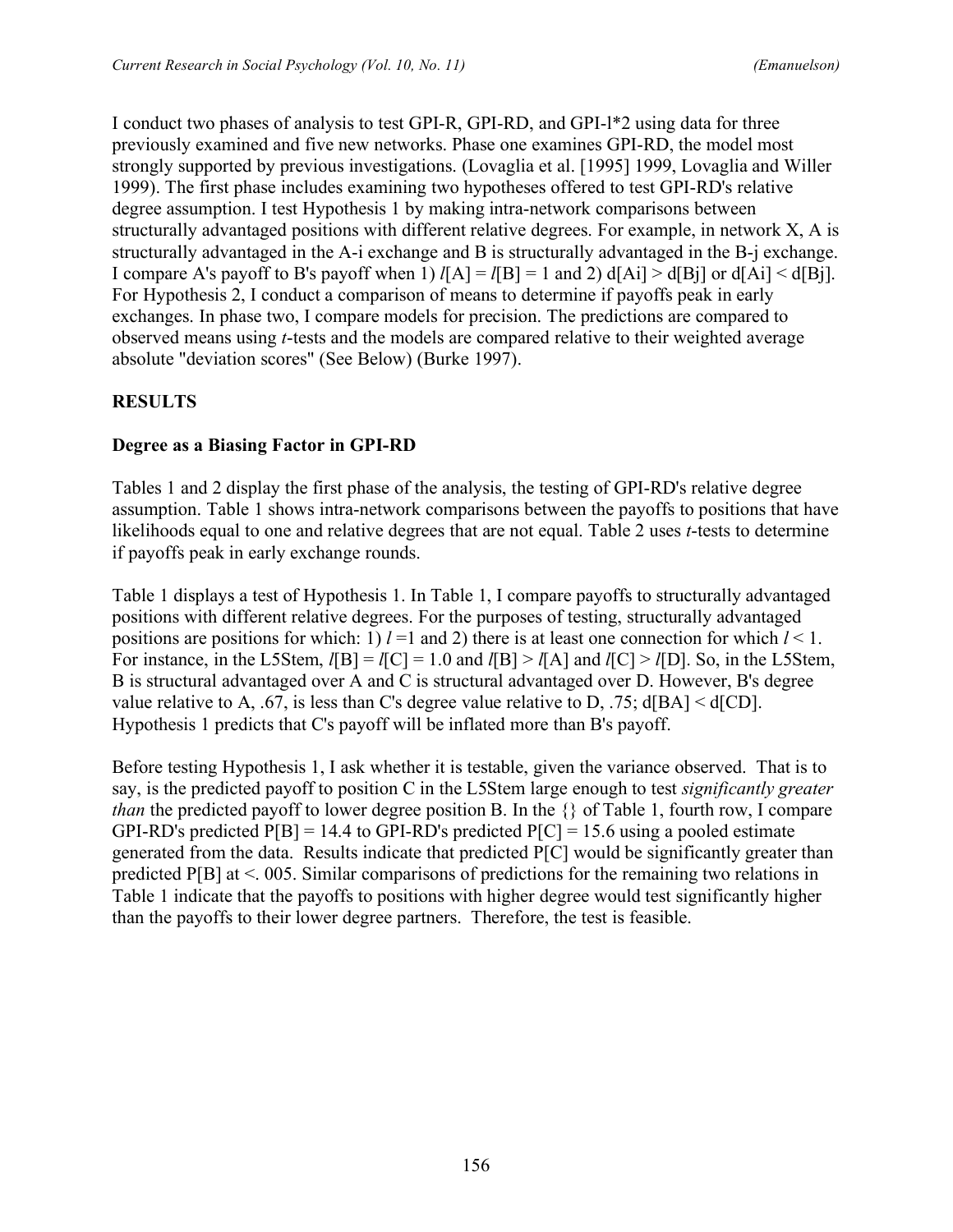| Structure         | Relation     |                        | Pooled   | t        | $\boldsymbol{p}$ |
|-------------------|--------------|------------------------|----------|----------|------------------|
|                   |              |                        | Estimate |          |                  |
|                   | Lower Degree | <b>Higher Degree</b>   |          |          |                  |
| L5Stem            | P[B] (A/B)   | $P[C]$ (C-D)           |          |          |                  |
|                   | 12.91        | 13.72                  | 0.385    | 2.10     | < 0.025          |
|                   | ${14.4}$     | ${15.6}$               |          | ${3.11}$ | $\{<005\}$       |
| Borg <sub>6</sub> | P[B] (A/B)   | $P[D]$ (C-D)           |          |          |                  |
|                   | 14.02        | 14.52                  | 0.644    | 0.776    | <b>NS</b>        |
|                   | ${14.5}$     | ${15.6}$               |          | ${1.71}$ | $\{<05\}$        |
| <b>BoxStem</b>    | P[B] (A/B)   | <b>P[C]</b><br>$(A-C)$ |          |          |                  |
|                   | 12.71        | 12.82                  | 0.661    | 0.166    | <b>NS</b>        |
|                   | ${12.3}$     | ${13.5}$               |          | ${1.81}$ | $\{<05\}$        |

**Table 1: Comparing Payoffs to Advantaged Positions with Differing Degrees within Exchange Networks**

Note: Ns and standard deviations are available in Table 3. The GPI-RD predictions and *t*-values comparing predictions are in {}.

In Table 1, the observed variance is sufficient between the predicted payoffs to P[B] and P[C] of the L5Stem, P[B] and P[D] of the Borg6 and P[B] and P[C] of the BoxStem to test Hypothesis 1. For two compared positions  $l = 1$ , but one position has higher degree. In the second column of Table 1 are the positions with lower degree while the positions with higher degree are in the fourth column.

Evidence does not support the hypothesis that, when comparing positions for both of which  $l = 1$ , the position with the higher relative degree will have the greater payoff. The hypothesized effect of relative degree is found in only one of the three comparisons shown in Table 1. Only in the L5Stem did the position with higher relative degree earn significantly more than the position with lower relative degree, while in the Borg6 and the Box Stem no significant difference was found in the payoffs. Thus, on the whole the results do not support Hypothesis 1.

Table 2 displays a test of Hypothesis 2. In the third column is a position's highest observed mean payoff as taken from one of the first two periods and in the fourth column is the same position's lowest observed mean payoff as taken from the last two periods. To test if payoffs peak early in the session, the observed mean payoffs in the early periods are compared to the observed mean payoffs in the later periods. Only certain exchange relations are examined for the following reason.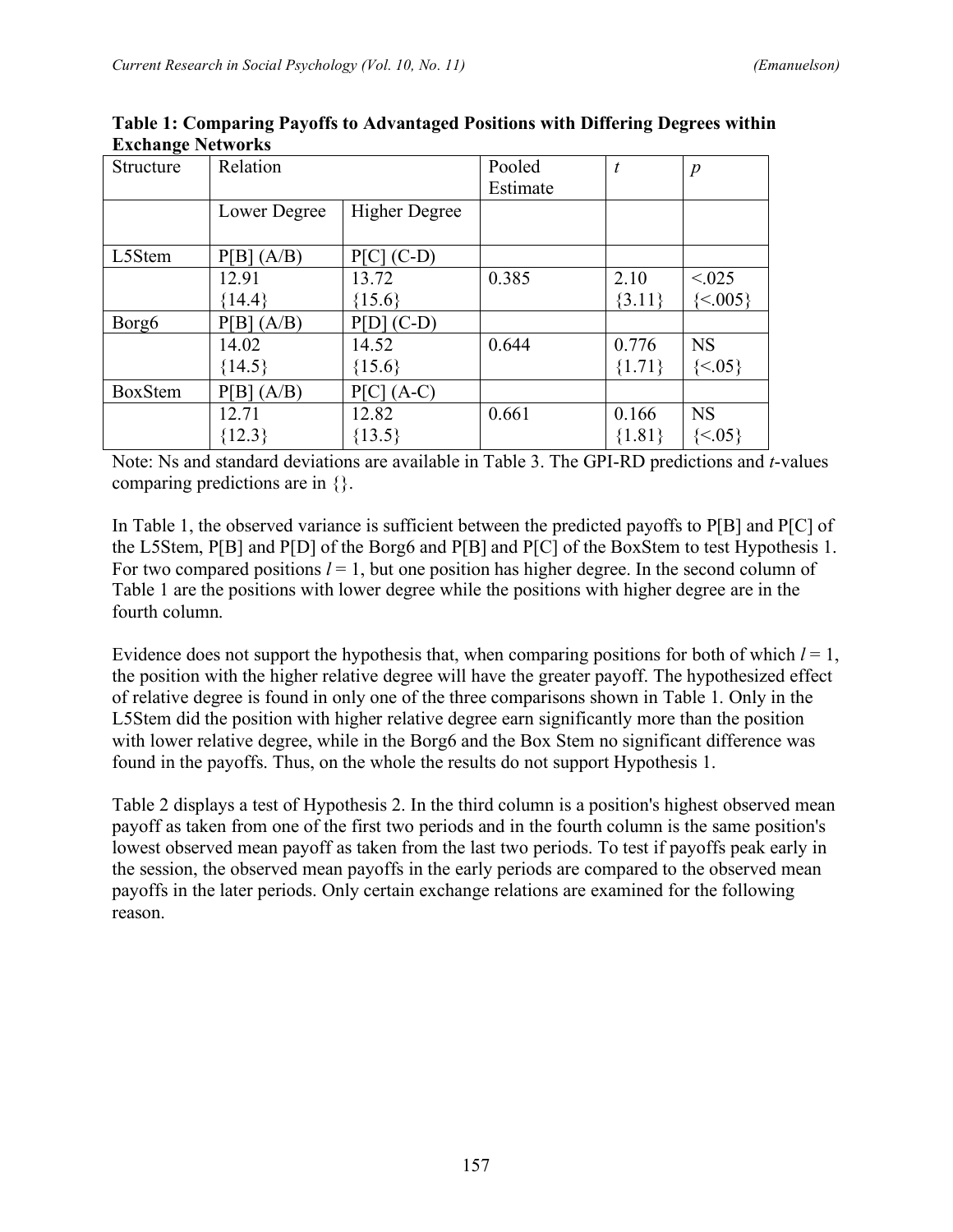| Structure   | Position/Relation | Early | Late  | P. Est. |       | p         |
|-------------|-------------------|-------|-------|---------|-------|-----------|
|             |                   | Per.  | Per.  |         |       |           |
| 4Line[a]    | $P[B] (A-B)$      | 13.65 | 13.50 | .871    | 0.172 | <b>NS</b> |
| Stem[b]     | $P[A] (A-B)$      | 14.98 | 14.04 | 1.45    | 0.648 | <b>NS</b> |
| Dbox[c]     | $P[A](A-B)$       | 13.73 | 12.11 | 1.11    | 1.46  | <b>NS</b> |
| BoxStem[d]  | $P[C] (A-C)$      | 13.67 | 12.07 | 2.13    | 0.751 | <b>NS</b> |
| DBranch2[e] | $P[A](A-B)$       | 16.20 | 15.05 | 1.45    | 0.793 | <b>NS</b> |
| KStem[f]    | $P[E]$ (E-F)      | 14.19 | 12.83 | 1.01    | 1.35  | <b>NS</b> |
| L5Stem[g]   | $P[C] (C-D)$      | 14.67 | 13.00 | 1.68    | 0.994 | <b>NS</b> |
| Borg6[h]    | $P[D] (D-E)$      | 16.14 | 14.43 | 2.04    | 0.838 | <b>NS</b> |

**Table 2: Tracking the Development of Power Across Periods using Payoffs to Advantaged Positions**

a. Eight sessions with four periods were run. A datum point for each period in each session was obtained by averaging the Bs' payoffs in the specified relations from the last three rounds. The observed mean for each period in a network was obtained by averaging the data points for periods across sessions.

b. Eleven sessions with four periods were run. A datum point for each period in each session was obtained by averaging A's payoff in the specified relation from the last three rounds. The observed mean for each period in a network was obtained by averaging the data points for periods across sessions.

c. Seven sessions with four periods were run. A datum point for each period in each session was obtained by averaging the As' payoffs in the specified relations from the last three rounds. The observed mean for each period in a network was obtained by averaging the data points for periods across sessions.

d. Five sessions with four periods were run. A datum point for each period in each session was obtained by averaging C's payoff in the specified relation from the last six rounds. The observed mean for each period in a network was obtained by averaging the data points for periods across sessions.

e. Five sessions with six periods were run. A datum point for each period in each session was obtained by averaging the A's payoffs in the specified relations from the last three rounds. The observed mean for each period in a network was obtained by averaging the data points for periods across sessions.

f. Seven sessions with six periods were run. A datum point for each period in each session was obtained by averaging E's payoff in the specified relation from the last three rounds. The observed mean for each period in a network was obtained by averaging the data points for periods across sessions.

g. Eight sessions with six periods were run. A datum point for each period in each session was obtained by averaging C's payoff in the specified relation from the last three rounds. The observed mean for each period in a network was obtained by averaging the data points for periods across sessions.

h. Seven sessions with six periods were run. A datum point for each period in each session was obtained by averaging C's payoff from the last three rounds. The observed mean for each period in a network was obtained by averaging the data points for periods across sessions.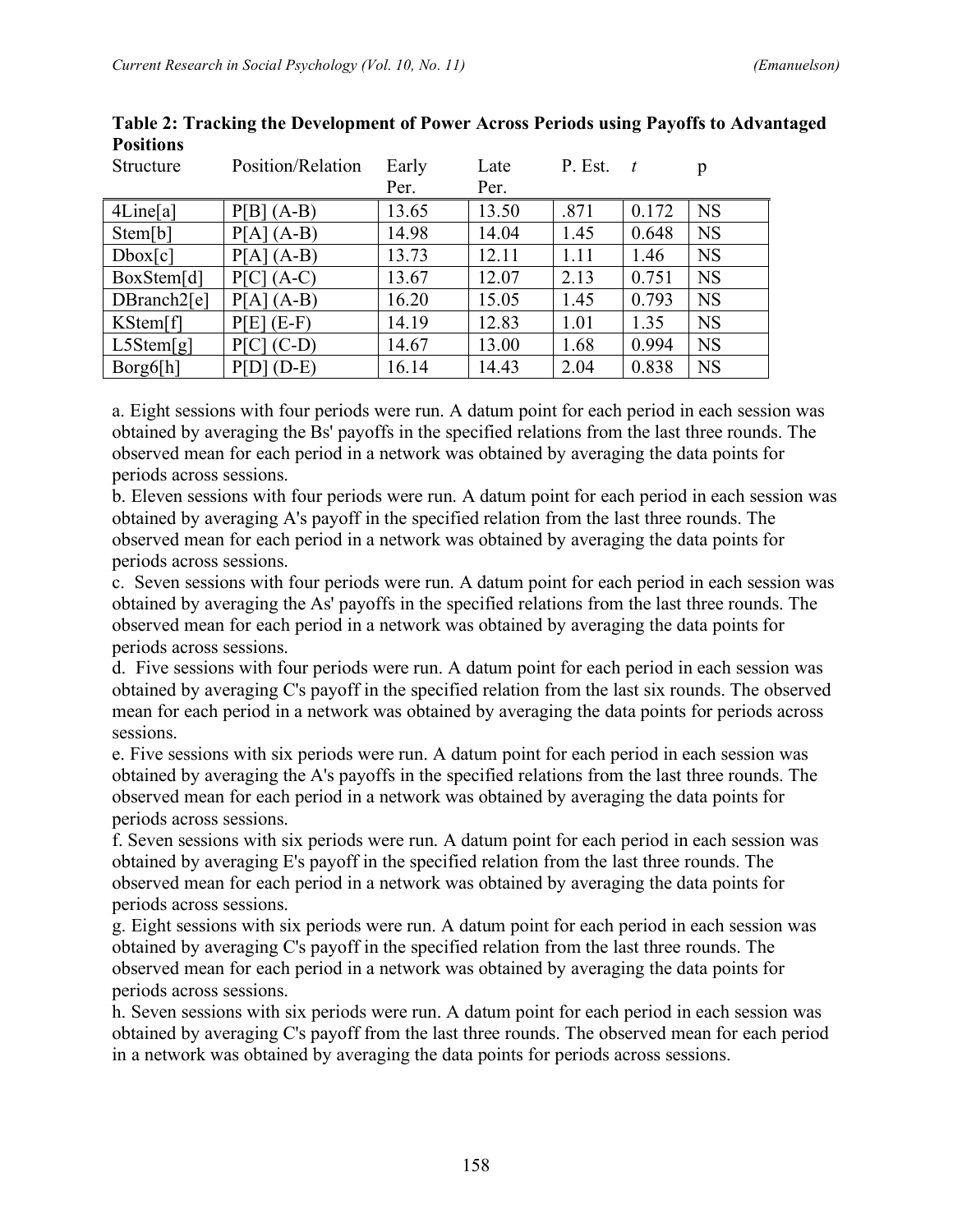Relative degree is sometimes open to contrary interpretations in full-information networks such as the ones studied here. Ambiguity arises because distance effects are possible. For instance, in the Borg6, A can have two different interpretations of B's power. Relative degree reflects A's expectations that, because B has a larger degree than A, B is more powerful. However, since A has full-information concerning the network, A knows that B's alternative exchange partner, C, has higher degree than B. As a consequence, A might expect B's power over A to be canceled or weakened. GPI-RD will not reflect these expectations. Controlling for possible distance effects, the exchange relations of Table 2 were selected such that GPI-RD would capture unambiguous expectations flowing from degree. For example, the 4Line is included because B's alternative to A has a degree no higher than B's (i.e. 2). More generally, the structurally advantaged position in the listed exchange relations has at least one alternative with degree equal to or lower than its own.

Though GPI-RD suggests that payoffs to structurally advantaged positions will be inflated by relative degree beyond what is predicted by GPI-R, that inflation should only occur in early exchanges when the impact of a position's chance of being included or excluded is not yet salient to the actor. Examination of data in Table 2 shows no peak in the payoffs to actors in structurally advantaged positions. In none of the eight exchange relations did an actor in a structurally advantaged position receive a significantly higher payoff in the higher of her/his first two exchanges than in the lower of her/his last two exchanges. Since payoffs do not peak in early exchanges, there can be no significant decline. The evidence provides no support for Hypothesis 2. Taken together, Tables 1 and 2 do not support the relative degree assumption.

A remaining defense of GPI-RD addresses the possibility that exchange ratios did not reach equilibrium. If the number of rounds were insufficient for exchange ratios to reach equilibrium, a peak would be undetectable and expectations stemming from relative degree should inflate observed means throughout the observations. In that case GPI-RD should be a better predictor of observed means than GPI-R or GPI-l\*2. To test that possibility, the three models are tested against each other using *t-*tests and a "deviation score," a method employed by Burke (1997). A deviation score is the average absolute deviation between the prediction and the available data, weighted by the expected number of exchanges between the indicated positions as determined using likelihood values.

# **Comparing Predictions**

For the first three networks in column 1 of Table 3, Lovaglia et al. ([1995] 1999) and Lovaglia and Willer (1999) presented data supporting GPI-RD and GPI-l\*2 over GPI-R. In the two networks for which there was additional data, evidence reverses the previous findings. GPI-R is the only model with predictions that are not significantly different from observed means in the 4Line and the Stem. Furthermore, in the afore-mentioned networks, the GPI-RD and GPI-l\*2 models' *t* values are at least ten times, and in some cases a hundred times, larger than GPI-R's *t* values.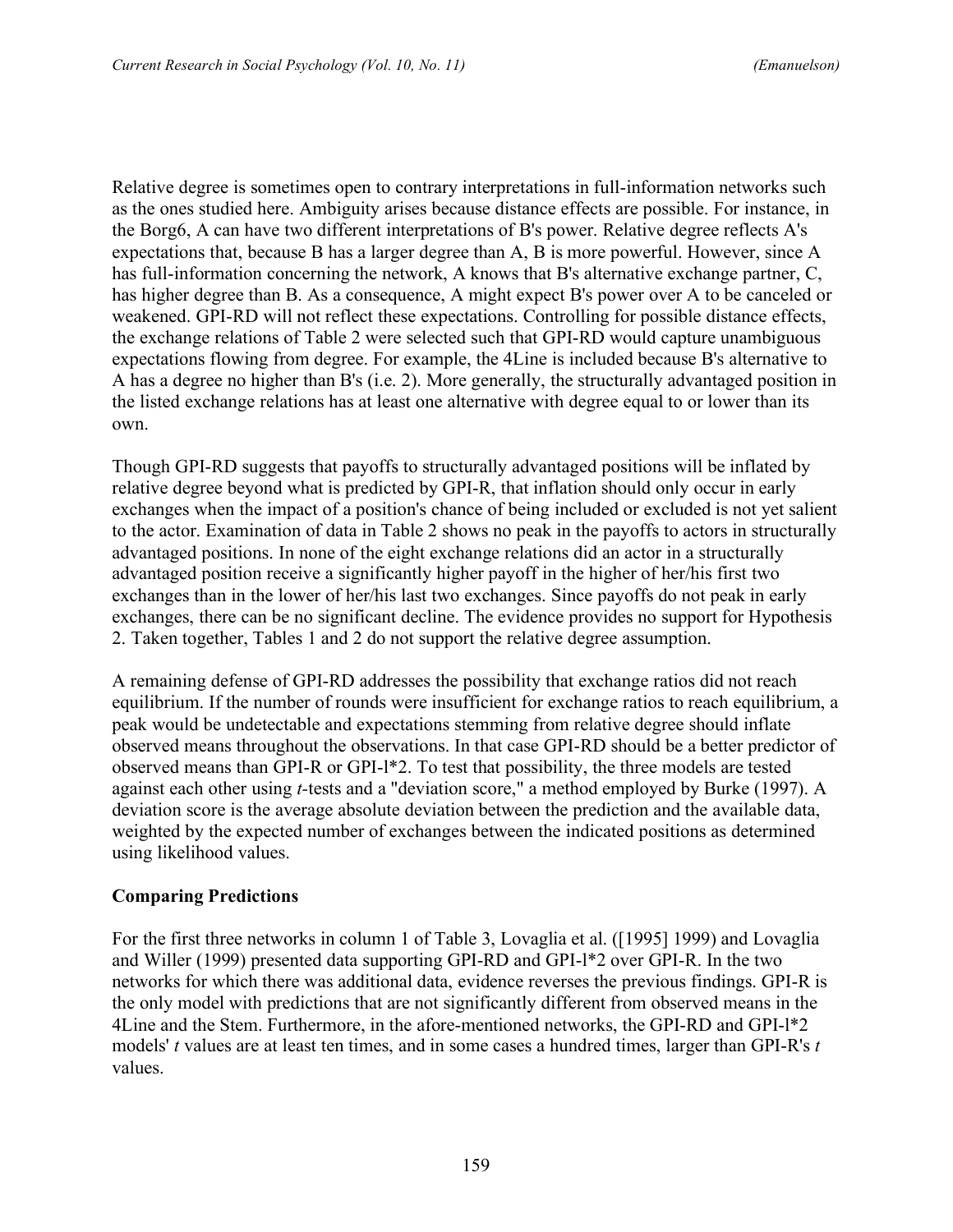|                   |          | radic of Freuntholls and Outcomes for Specified Fostfold (Presis in Draences) |           |           |               |           |
|-------------------|----------|-------------------------------------------------------------------------------|-----------|-----------|---------------|-----------|
| Structure         | Relation | Observed                                                                      | Standard  | GPI-R     | <b>GPI-RD</b> | $GPI-1*2$ |
|                   |          | Mean                                                                          | Deviation |           |               |           |
| $4Line{a}$        | P[A]     | 13.58                                                                         | 1.787     | 13.5      | $14.5***$     | 14.6***   |
| $n = 32$          | (A/B)    |                                                                               |           | [0.249]   | $2.87$ ]      | $[3.18]$  |
| Stem ${b}$        |          | 14.41                                                                         | 2.740     | 14.4      | $15.6***$     | 15.8***   |
| $n = 44$          |          |                                                                               |           | $[2.85]$  | $[2.85]$      | [3.33]    |
| DBranch $2\{c\}$  |          | 15.29                                                                         | 2.254     | $13.3***$ | $16.3*$       | $14.4*$   |
| $n = 30$          |          |                                                                               |           | [4.75]    | [2.41]        | [2.13]    |
| $DBox{d}$         |          | 12.80                                                                         | 1.600     | 12.9      | $13.6**$      | 13.7***   |
| $n = 26$          |          |                                                                               |           | $[0.312]$ | $[2.50]$      | $[2.81]$  |
| KStem{e}          | P[E]     | 13.69                                                                         | 2.165     | $14.5*$   | $15.1***$     | 15.9***   |
| $n = 40$          | (E/F)    |                                                                               |           | $[2.34]$  | $[4.07]$      | [6.37]    |
| $BoxStem{f}$      | P[B]     | 12.71                                                                         | 1.824     | 12.6      | 12.3          | 13.2      |
| $n = 20$          | (A/B)    |                                                                               |           | [0.263]   | [0.980]       | [1.17]    |
|                   | P[C]     | 12.82                                                                         | 2.233     | 12.6      | 13.5          | 13.2      |
|                   | (A/C)    |                                                                               |           | [0.429]   | [1.33]        | [0.742]   |
|                   | P[D]     | 12.69                                                                         | 1.099     | $13.3*$   | 14.4***       | 14.3***   |
|                   | (D/E)    |                                                                               |           | $[2.42]$  | [6.78]        | [6.39]    |
| $Borg6{g}$        | P[B]     | 14.02                                                                         | 2.953     | 13.5      | 14.5          | 14.6      |
| $n = 42$          | (A/B)    |                                                                               |           | [1.13]    | $[1.04]$      | $[1.26]$  |
|                   | P[D]     | 14.52                                                                         | 2.877     | 14.4      | $15.6*$       | 15.9***   |
|                   | (D/E)    |                                                                               |           | [0.267]   | [2.40]        | [3.07]    |
| $L5Stem\{h\}$     | P[B]     | 12.91                                                                         | 1.459     | 13.2      | 14.4***       | $14.1***$ |
| $n = 47$          | (A/B)    |                                                                               |           | $[1.35]$  | [6.93]        | [5.53]    |
|                   | P[C]     | 13.72                                                                         | 2.162     | $14.3*$   | 15.6***       | 15.8***   |
|                   | (C/D)    |                                                                               |           | $[1.82]$  | $[5.90]$      | [6.52]    |
| Deviation score 1 |          |                                                                               |           | 0.491     | 1.11          | 1.19      |

**Table 3: Predictions and Outcomes for Specified Position (***t-* **tests in Brackets)**

a. Eight sessions were run each consisting of four periods containing four rounds. At the end of Each period, subjects were rotated to a new position. Data points were calculated for each period by taking the average value obtained in the last three rounds. Round one was never used. b. Eleven sessions were run each consisting of four periods containing four rounds. At the end of each period, subjects were rotated to a new position. Data points were calculated for each period by taking the average value obtained in the last three rounds. Round one was never used. c. Five sessions were run each consisting of six periods containing four rounds. At the end of

each period, subjects were rotated to a new position. Data points were calculated for each period by taking the average value obtained in the last three rounds. Round one was never used.

d. Seven sessions were run each consisting of four periods containing four rounds. At the end of each period, subjects were rotated to a new position. Data points were calculated for each period by taking the average value obtained in the last three rounds. Round one was never used. In two periods of one of the sessions, no agreement was reached.

e. Seven sessions were run each containing six periods consisting of four rounds each. At the end of each period, subjects were rotated to a new position. Data points were calculated for each period by taking the average value obtained in the last three rounds. Round one was never used. In two periods agreements were not reached.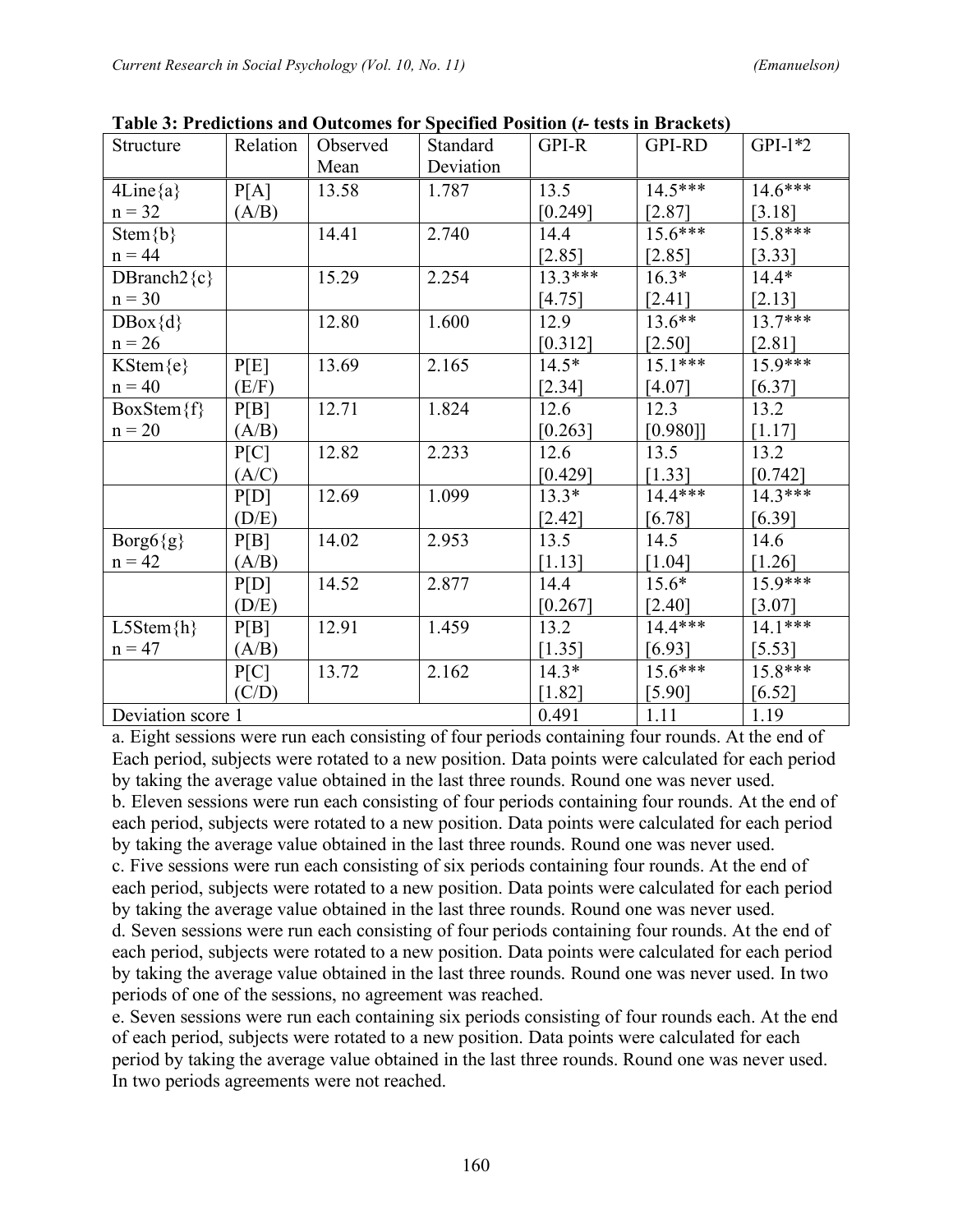f. Five sessions were run each containing four periods consisting of ten rounds each. At the end of each period subjects were rotated to a new position. Data points were calculated for each period by taking the average value obtained in the last six rounds. Rounds one through four were never used.

g. Seven sessions were run each containing six periods consisting of four rounds. At the end of each period, subjects were rotated to a new position. Data points were calculated for each period by taking the average value obtained in the last three rounds. Round one was never used. h. Eight sessions were run each containing six periods consisting of four rounds. At the end of each period, subjects were rotated to a new position. Data points were calculated for each period by taking the average value obtained in the last three rounds. Round one was never used. In one period agreement was not reached in two of the last four rounds and the datum point was not used.

Note: All predictions without a star are not significantly different from the observed means. \* Significant at  $\leq$  05

\*\*Significant at <. 01

\*\*\*Significant at <. 005

The only network of Table 3 in which GPI-R did not receive unilateral support is the DBranch2, a network that can break into two networks that fall outside the three models' scope. In the DBranch2, the As have two exchanges. If the As exchange first with each other, the network breaks at the  $A - A$  connection forming two independent strong power networks so that in each A's second exchange, A is high power relative to it's remaining connections. As such, the DBranch2 may not provide a good test for comparing the predictive precision of the three models. Although GPI-R is the worst predictor for the DBranch2, its *t* value relative to the *t* values of the other models suggests that its predictions are closer to being accurate for the DBranch2 than the other models are to being accurate for the 4-Line and the Stem.

The test of the three models continues with data from five previously unstudied networks. The observed mean payoff to the higher power position in the Dbox, in one relation in the KStem, in three distinct relations in the BoxStem, and in two distinct relations in the Borg6 and the L5Stem each are compared to the predictions made by the three models. Again, the predictions made by GPI-R find the strongest support. In two of three relations in the BoxStem, all three models made accurate predictions, however, in both cases, GPI-R's predictions were the closest to observed means. Similarly, for the payoff to B in the A/B exchange of the Borg6, all three models make predictions that are not significantly different from the observed means. The predictions by GPI-R and GPI-RD for P[B] in the Borg6 are comparable in that they are approximately the same distance away from the observed mean.

The payoffs to D in the D/E relation of the BoxStem and to E in the E/F relation of the KStem are significantly different from all predictions, however, the predictions made by GPI-R are closer than those of the other models. The *t* values for the GPI-RD and GPI-l*\**2 models are two to three times larger than the *t* values for the GPI-R model. GPI-R's predictions are closer to the observed means and are at a lower level of significance. In the D/E relation of the Borg6, P[D] is only accurately predicted by GPI-R. Overall, GPI-R is the most accurate predictor for payoffs to higher power actors in the Borg6.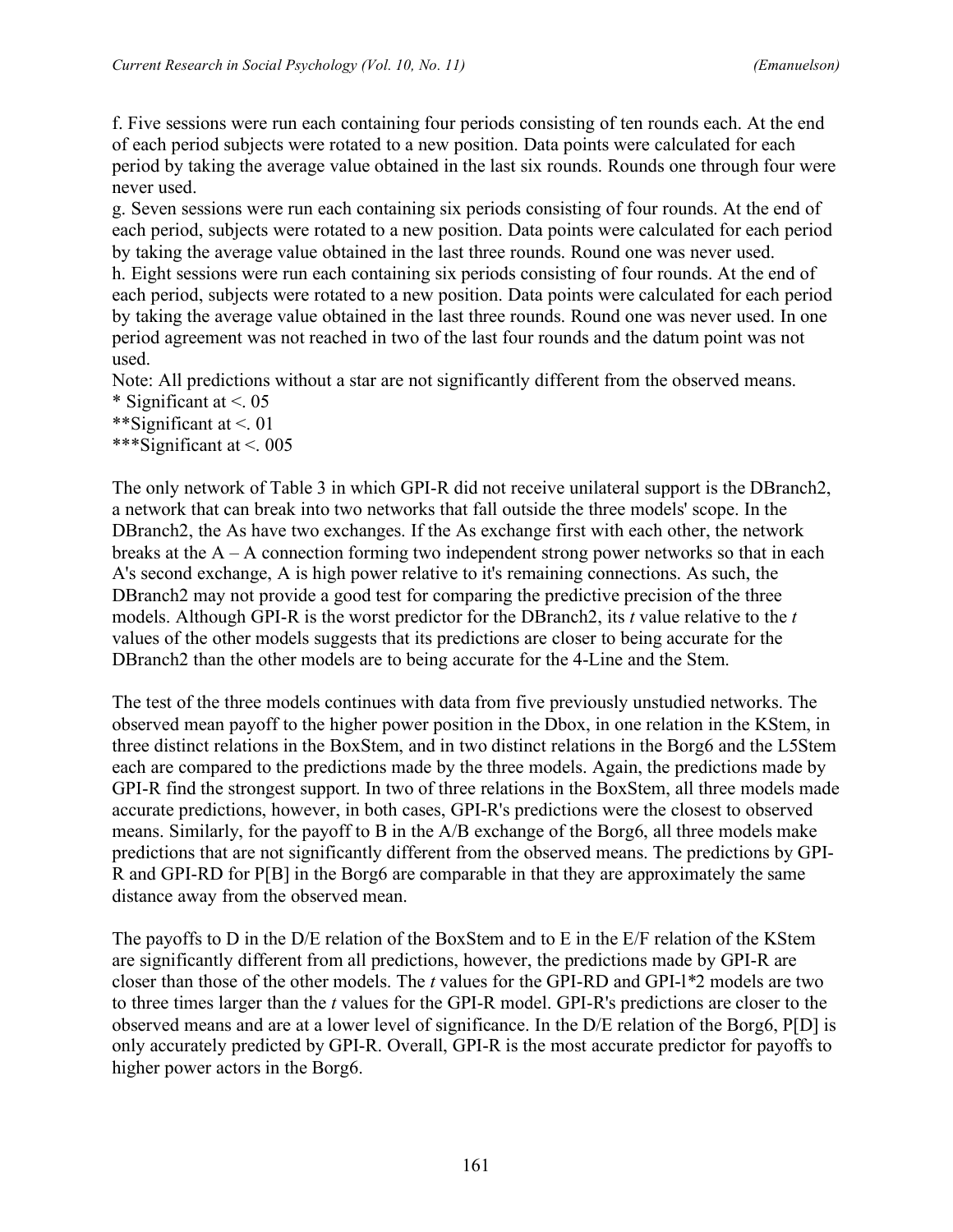For the L5Stem, GPI-R's predictions are more accurate than predictions made by the other models. GPI-R's prediction for P[B] in the A/B relation of the L5Stem is the only prediction that does not significantly differ from the observed mean. Though significantly different from the observed P[C] mean, GPI-R's prediction for the C/D relation is substantially more accurate than predictions from the other two models. The evidence again supports the use of GPI-R.

Finally, comparing the weighted average absolute deviation scores indicates that GPI-R is a superior predictor. In previous tests of eight exchange models including GPI-R and GPI-RD, Burke (1997) found that GPI-R's deviation score, 1.6, was less than GPI-RD's deviation score, 2.1. Similarly, I find that GPI-R has the smallest deviation score. Furthermore, GPI-R's deviation score  $(0.491)$  is less than half of GPI-RD's  $(1.11)$  or GPI-l\*2's  $(1.19)$  deviation score.

The tests indicate that the most parsimonious model, GPI-R, is also the most precise. The first two tests do not support the possibility that there is an effect of expectations that declines after early sessions and neither the *t*-tests nor the deviation scores support the possibility that the observed means above are inflated by an enduring effect of expectations. Finally, both *t*-tests and deviation scores strongly support GPI-R over GPI-RD and GPI-l\*2.

# **CONCLUSION**

This research improves network exchange theory's precision and parsimony by providing grounds for the selection of one of three models all of which have the same scope - GPI-R over GPI-RD and GPI-l\*2. Previous tests comparing the three models examined fewer data points, fewer networks, and across studies did not find consistent support for any one model (Lovaglia et al. [1995] 1999, Lovaglia and Willer 1999, Burke 1997). In hope of providing sufficient evidence for the selection of one model, I conducted the analysis in two phases. The first phase examined the theoretical justification for GPI-RD's relative degree assumption. Evidence, despite previous findings strongly supporting GPI-RD, is consistent with tests conducted by Brennen (1981), which show that degree is not a condition affecting the distribution of benefit. In light of the lack of support for the relative degree assumption and, hence, GPI-RD, I conducted a second phase of analysis comparing the three models for precision. Results from comparing observed mean payoffs to advantaged actors to predicted payoffs for the same actors strongly support GPI-R. GPI-R has the smallest average absolute deviation between predicted and observed means. Evidence provided here suggests that both the precision and the parsimony of network exchange theory will be significantly improved by retaining only GPI-R. Beyond its greater precision, GPI-R is the most parsimonious of the three models.

Future research could further improve the parsimony and, perhaps, the scope of GPI-R by finding a simpler method for calculating likelihood values. Although GPI-R is simple, the calculations for likelihood values must take into consideration all the possible combinations of exchanges and all the possible sequences in which those combinations can occur. As such, each additional node in a network increases the difficulty of calculation exponentially. Since it is impractical to calculate likelihood values by hand, computer programs must be used which restrict applications to small networks - ones with 15 or fewer nodes - and inhibit accessibility of the method.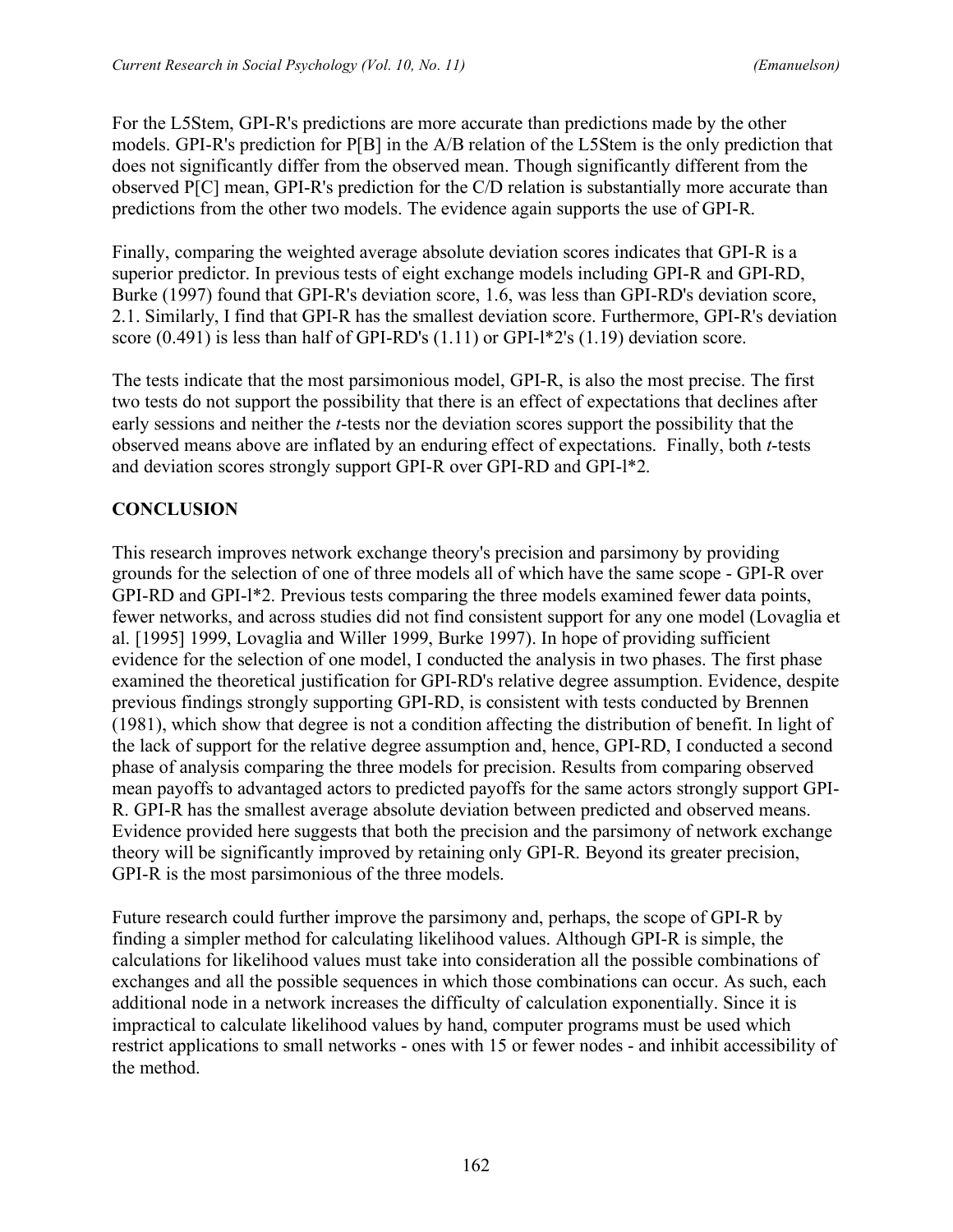# **REFERENCES**

Brennan, John S. 1981. "Some Experimental Structures. "Pp. 189-204 in David Willer and Bo Anderson (eds.) *Networks, Exchange and Coercio*n. New York: Elsevier/Greenwood.

Burke, Peter. 1997. "An Identity Model for Network Exchange. " *American Sociological Review*, 62:134-150.

Corra, Mamadi and David Willer. 2002. "The Gatekeeper. " *Sociological Theory* 20: 180-205.

Girard, Dudley and Casey Borch. 2003. "Optimal Seek Simplified." *Current Research in Social Psychology,* http://www.uiowa.edu/~grpproc/crisp/crisp8.16.html.

Kuhn, Thomas. 1970. *The Structure of Scientific Revolutions.* Chicago: University of Chicago Press.

Lakatos, I. 1970. "Falsification and the Methodology of Scientific Research Programmes." Pp. 91-195 in I. Lakatos and a. Musgrave (eds.) *Criticism and the Growth of Knowledge.* Cambridge: Cambridge University Press.

Lovaglia, Michael, John Skvoretz, David Willer and Barry Markovsky. [1995] 1999. "Negotiated Outcomes in Social Exchange Networks. " Pp. 157-184 in David Willer (ed), *Network Exchange Theory*. Westport, CT: Praeger.

Lovaglia, Michael J. and David Willer. 1999. "An Alternative for Predicting Weak Power. " Pp.185-192 in David Willer (ed), *Network Exchange Theory*. Westport, CT: Praeger.

Popper, Karl R. 1994. *The Myth of Framework: In Defense of Science and Rationality.* London: Routledge.

Markovsky, Barry. 1992. "Network Exchange Outcomes: Limits of Predictability." *Social Networks* 14:267-86.

Markovsky, Barry, John Skvoretz, David Willer, Michael J. Lovaglia, Jeffery Erger. 1993. "The Seeds of Weak Power: An Extension of Network Exchange Theory. " *American Sociological Review* 58:197-209.

Markovsky, Barry, David Willer and Travis Patton. [1988] 1999. "Power Relations in Exchange Networks. " Pp. 87-107 in David Willer (ed), *Network Exchange Theory*. Westport, CT: Praeger.

Patton, Travis and David Willer.1990. "Connection and Power in Centralized Exchange Networks. " *Journal of Mathematical Sociology* 16:31-49.

Simpson, Brent and David Willer. 1999. "A New Method for Finding Power Structures. " Pp. 270-84 in David Willer (ed.) *Network Exchange Theory*. Westport, CT: Praeger.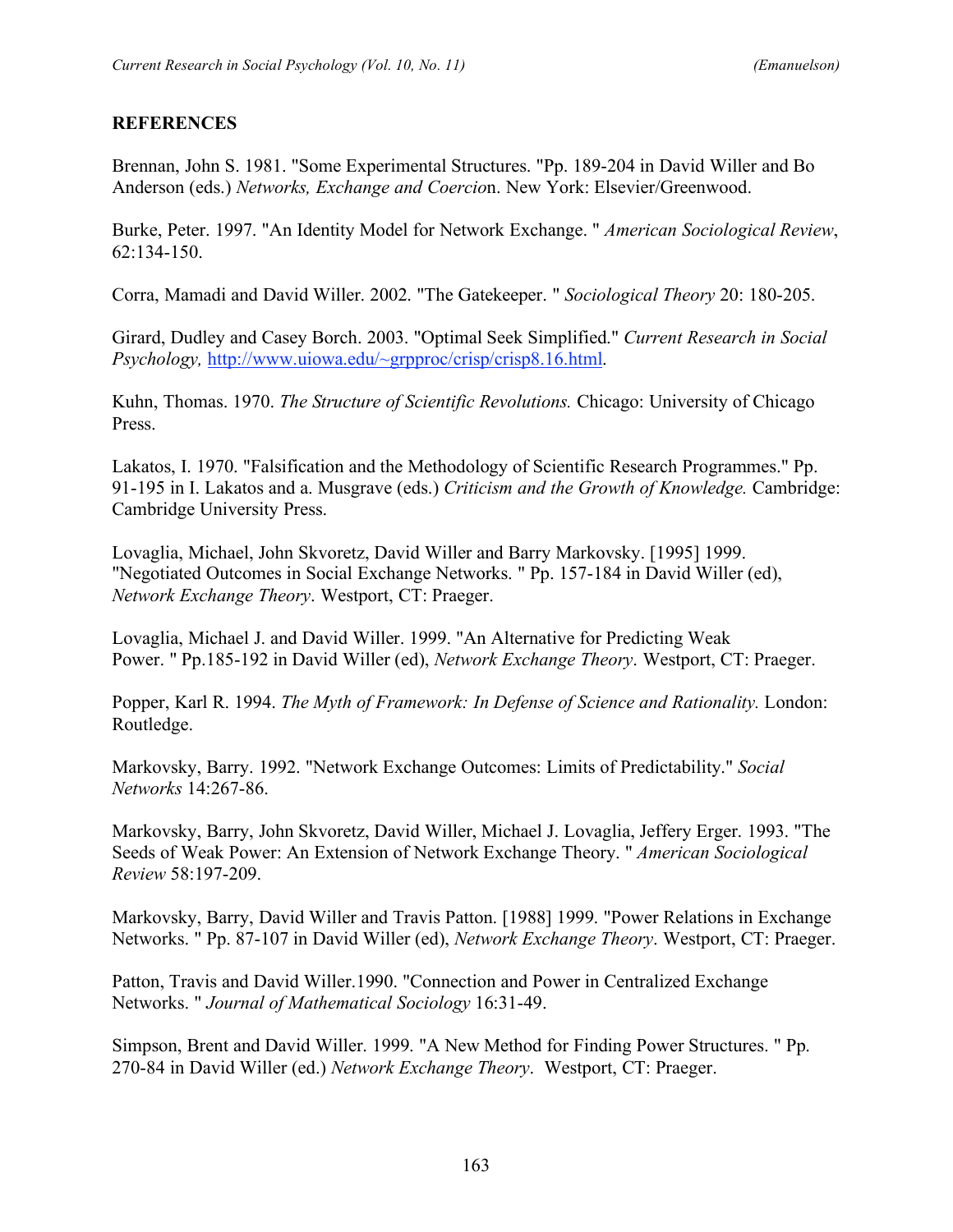Skvoretz, John and David Willer. 1993. "Exclusion and Power: A Test of Four Theories of Power in Exchange Networks. " *American Sociological Review* 58:801-818.

Szmatka, Jacek and David Willer. 1995. "Exclusion, Inclusion and Compound Connection in Exchange Networks. " *Social Psychology Quarterly* 58:123-132.

Thye, Shane, Michael Lovaglia and Barry Markovsky. 1997. "Responses to Social Exchange and Social Exclusion in Networks. " *Social Forces* 75:1031-49.

Willer, David 1999. *Network Exchange Theory*. Westport, CT: Praeger.

Willer, David. 2003. "Power-at-a-Distance. " Social Forces. 81:1295-1334.

Willer, David and Bo Anderson (eds.). 1981. *Networks, Exchange and Coercion.* New York: Elsevier/Greenwood.

Willer, David, Michael Lovaglia, and Barry Markovsky. 1997. "Power and Influence: A Theoretic Bridge. " *Social Forces* 76:571-603.

Willer, David, Barry Markovsky, and Travis Patton. 1989. "Power Structures: Derivations and Applications of Elementary Theory. " Pp. 313-53 in Joseph Berger, Morris Zelditch, Jr., and Bo Anderson (eds.), *Sociological Theories in Progress: New Formulations.* Newbury Park, CA: Sage.

Willer, David and John Skvoretz. 1997a. "Network Connection and Exchange Ratios: Theory, Predictions and Experimental Tests. " Pp. 199-234 in Barry Markovsky, Michael Lovaglia and Lisa Troyer (eds.) *Advances in Group Process vol. 14* Greenwich, CT: JAI Press.

Willer, David and John Skvoretz. 1997b. "Games and Structures. " *Rationality and Society* 9:5- 35.

Willer, David and Jacek Szmatka. 1993. "Cross National Experimental Investigations of Elementary Theory: Implications for the Generality of the Theory and the Autonomy of Social Structure. " Pp. 37-81 in E. J. Lawler, B. Markovsky, K. Heimer, and J. O'Brien (eds.), *Advances in Group Processes*, vol. 10. Greenwich, CT: JAI Press.

# **ENDNOTES**

[1] Superscripts are indicated by \* and subscripts by [ ].

[2] As noted by Lovaglia et al. [1995] 1999, the assumption that likelihood of being included affects the rank ordering of power positions in weak power networks is supported by Markovsky et al. 1993.